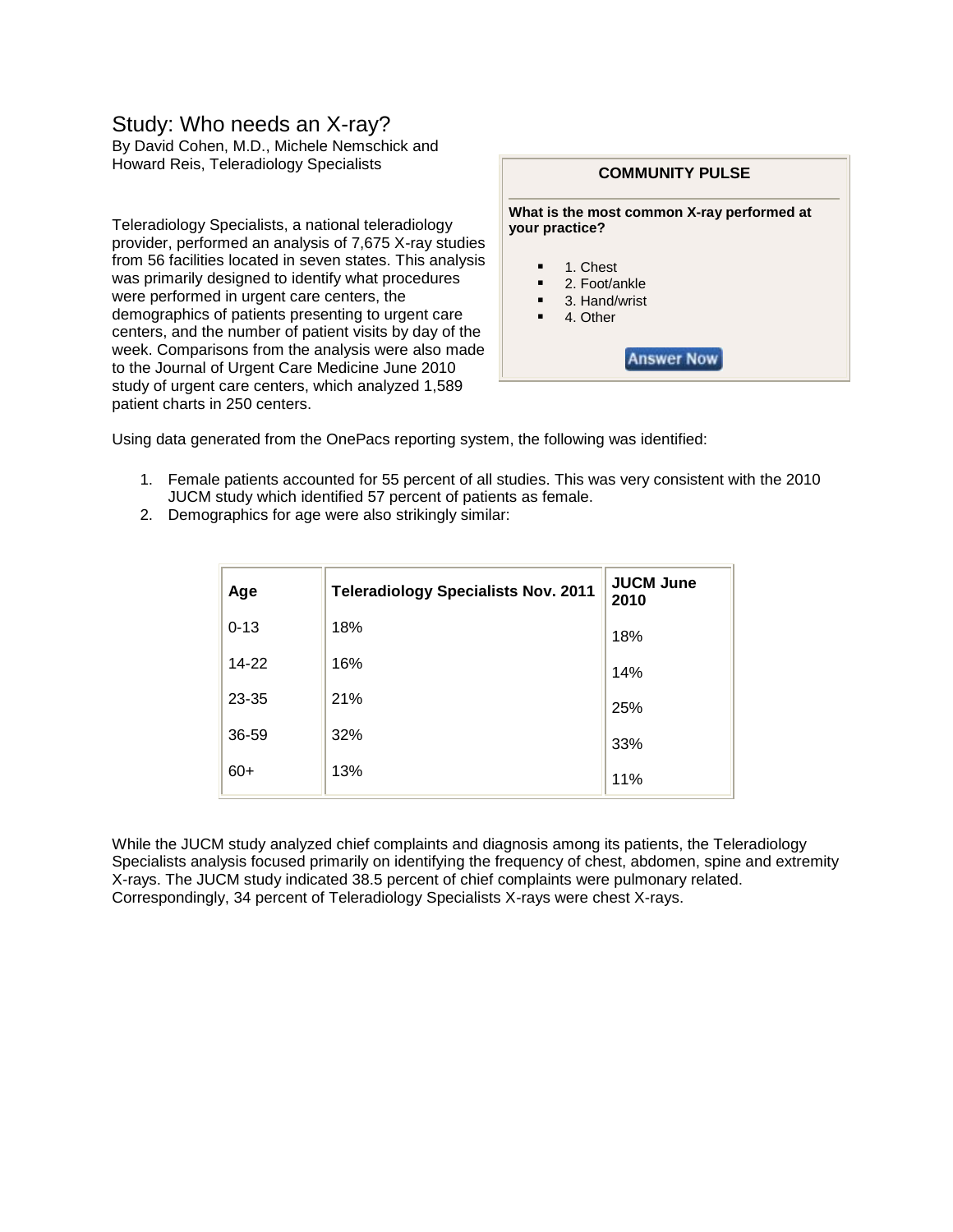

The Teleradiology Specialists study also identified the percentage of visits by day of week.

| Day of week | <b>Patient count</b> | Percentage |
|-------------|----------------------|------------|
| Monday      | 1,367                | 18%        |
| Tuesday     | 1,049                | 14%        |
| Wednesday   | 959                  | 12%        |
| Thursday    | 1,086                | 14%        |
| Friday      | 1,449                | 19%        |
| Saturday    | 920                  | 12%        |
| Sunday      | 845                  | 11%        |
|             |                      |            |

Conclusions:

- 1. Intuitively, one might suspect pediatric or geriatric patients would be more likely to require X-ray testing at an urgent care facility. Or perhaps, one might suspect that young adults were more likely to have an X-ray exam because of a higher incidence of trauma. As it turns out, the data shows that utilization of X-ray did not favor a specific demographic age or gender group.
- 2. The most commonly performed X-ray exam was by far a chest X-ray, accounting for one-third of all exams. This correlates well with data from the National Urgent Care Chart Survey of 2010 which showed pulmonary symptoms as the top presenting chief complaint. Training of X-ray staff should emphasize competence in performance of chest X-ray exams. Also, this data may be helpful for anticipating the costs for radiologist over-reads.